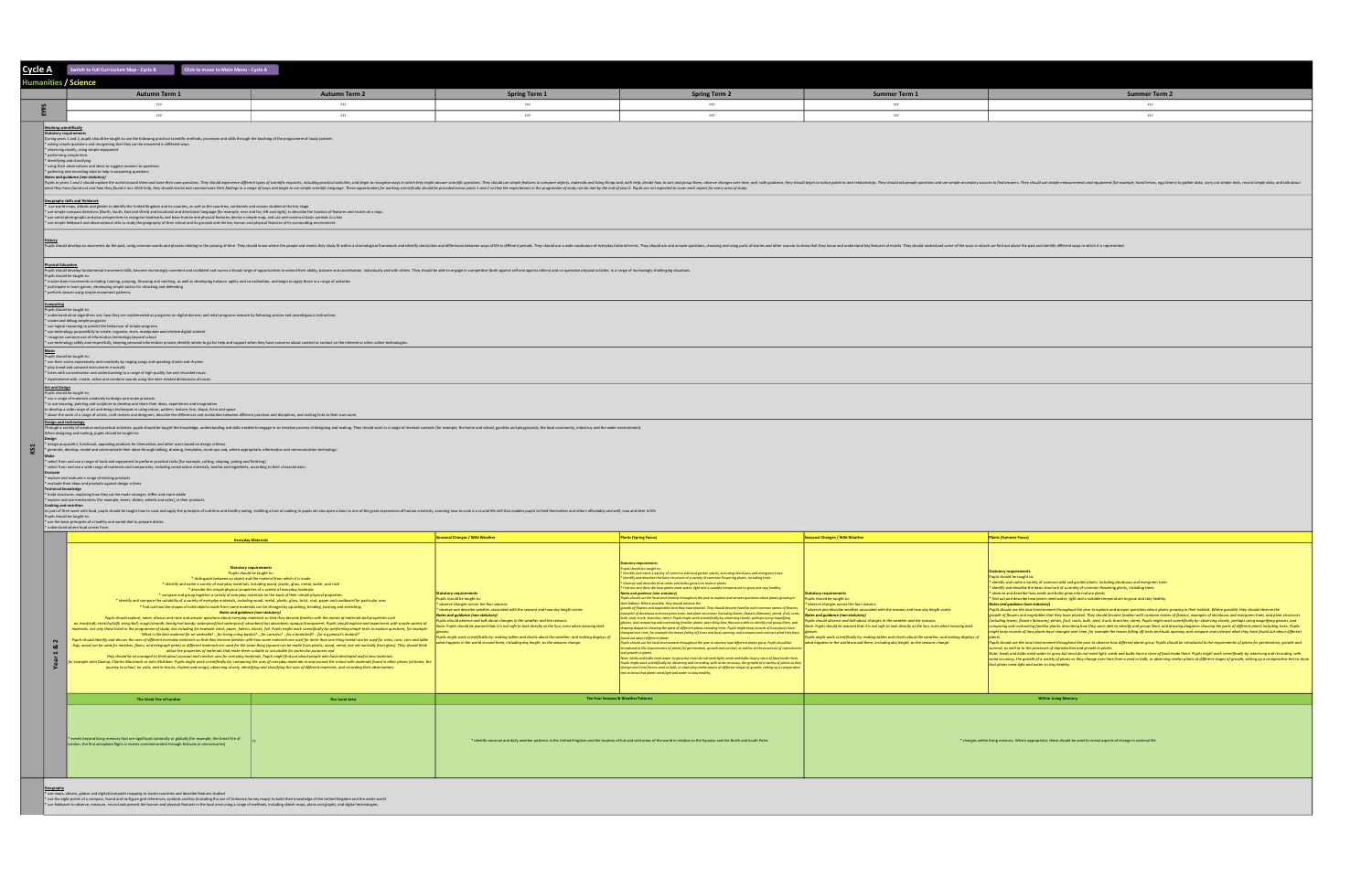|           | Pupils should continue to develop a chronologically secure knowledge and understanding of British, local and world history, establishing clear raratives within and across the periods they study. They should one concertions                                                                                                                                                                                                                                                                                                                                                                                                                                                                                                                                                                                                                                                                                                                                                                                                                                                                                                                                                                                                                                                                                                                                                                                                                                                                                                                                                                                                                                                                                                                                                                                                                                                                                                                                                                                                                                                         |
|-----------|----------------------------------------------------------------------------------------------------------------------------------------------------------------------------------------------------------------------------------------------------------------------------------------------------------------------------------------------------------------------------------------------------------------------------------------------------------------------------------------------------------------------------------------------------------------------------------------------------------------------------------------------------------------------------------------------------------------------------------------------------------------------------------------------------------------------------------------------------------------------------------------------------------------------------------------------------------------------------------------------------------------------------------------------------------------------------------------------------------------------------------------------------------------------------------------------------------------------------------------------------------------------------------------------------------------------------------------------------------------------------------------------------------------------------------------------------------------------------------------------------------------------------------------------------------------------------------------------------------------------------------------------------------------------------------------------------------------------------------------------------------------------------------------------------------------------------------------------------------------------------------------------------------------------------------------------------------------------------------------------------------------------------------------------------------------------------------------|
|           | <b>Physical Education</b><br>Puplis should continue to apply and develop a broader range of skills, learning how to use them in different ways and to link them to make actions and sequences of movement. The should enjoy communicating, collaborating an<br>Pupils should be taught to:<br>* use running, jumping, throwing and catching in isolation and in combination<br>* play competitive games, modified where appropriate [for example, badminton, basketball, cricket, football, hockey, netball, rounders and tennis], and apply basic principles suitable for attacking and defending<br>* develop flexibility, strength, technique, control and balance [for example, through athletics and gymnastics]<br>* perform dances using a range of movement patterns<br>* take part in outdoor and adventurous activity challenges both individually and wihtin a team<br>* compare their performances with previous ones and demonstrate improvement to achieve their personal best.                                                                                                                                                                                                                                                                                                                                                                                                                                                                                                                                                                                                                                                                                                                                                                                                                                                                                                                                                                                                                                                                                          |
| Computing | Pupils should be taught to:<br>* design, write and debug programs that accomplish specific goals, including controlling or simulating physical systems; solve problems by decomposing them into smaller parts<br>* use sequence, selection, and repetition in programs; work with variables and various forms of input and output<br>*use logical reasoning to explain how some simple algorithms work and to detect and correct errors in algorithms and programs<br>understand computer networks including the internet; how they can provide multiple services, such as the world wide web; and the opportunities they offer for communication and collaboration<br>* use search technologies effectively, appreciate how results are selected and ranked, and be discerning in evaluating digital content<br>* select, use and combine a variety of software (including internet services) on a range of digital devices to design and create a range of programs, systems and content that accomplish given goals, including collecting, a<br>* use technology safely, respectfully and responsibly; recognise acceptable/unacceptable behaviour; identify a range of ways to report concerns about centent and contact.                                                                                                                                                                                                                                                                                                                                                                                                                                                                                                                                                                                                                                                                                                                                                                                                                                                          |
|           | Pupils should be taught to sing and play musically with increasing confidence and control. They should develop an understanding of musical composition, organising and manipulaying ideas within musical structures and reprod<br>Pupils should be taught to:<br>* play and perform in solo and ensemble contexts, using their voices and playing musical instruments with increasing accuracy, fluency, control and expression.<br>* improvise and compose music for a range of purposes using the inter-related dimensions of music<br>* listen with attention to detail and recall sounds with incresing aural memory<br>* use and understand staff and other musical notation<br>* appreciate and understan a wide range of high-quality live and recorded music drawn from different traditions and from great composers and musicians<br>* develop an understanding of the history of music.                                                                                                                                                                                                                                                                                                                                                                                                                                                                                                                                                                                                                                                                                                                                                                                                                                                                                                                                                                                                                                                                                                                                                                                     |
|           | Pupils should be taught to develop their techniques, including their control and their use of materials, with creativity, experimentation and an incresing awareness of different kinds of art, craft and design.<br>Pupils should be taught:<br>to create sketch books to record their observations and use them to review and revisit ideas<br>* to improve their mastery of art and design techniques, including drawing, painting and sculpture with a range of materials [for example, pencil, charcoal, paint, clay]<br>* about great artists, architechs and designers in history.                                                                                                                                                                                                                                                                                                                                                                                                                                                                                                                                                                                                                                                                                                                                                                                                                                                                                                                                                                                                                                                                                                                                                                                                                                                                                                                                                                                                                                                                                              |
|           | Design and technology<br>Through a variety of creative and practical activities, pupils should betaught the knowledge, understanding and skills needed to engage in an iterative process of designing and making. They should wor<br>When designing and making, pupils should be taught to:                                                                                                                                                                                                                                                                                                                                                                                                                                                                                                                                                                                                                                                                                                                                                                                                                                                                                                                                                                                                                                                                                                                                                                                                                                                                                                                                                                                                                                                                                                                                                                                                                                                                                                                                                                                            |
|           | * use research and develop design criteria to inform the design of innovative, functional, appealing products that are fit for purpose, aimed at particular individuals or groups<br>* generate, develop, model and communicate their ideas through discussion, annotated sketches, cross-sectional and exploded diagrams, prototypes, pattern pieces and computer-aided design<br>* select from and use a wider range of tools and equipment to perform practical tasks [ for example, cutting, shaping, joinging and finishing], accurately<br>* select from and use a wider range of materials and components, including construction materials, textiles and ingredients, according to their functional properties and aesthetic qualities<br>* investigate and analyse a range of existing products<br>* evaluate their ideas and products against their own design criteria and consider the views of others to improve their work                                                                                                                                                                                                                                                                                                                                                                                                                                                                                                                                                                                                                                                                                                                                                                                                                                                                                                                                                                                                                                                                                                                                               |
|           | * understand how key events and individuals in design and technology have helped shape the world<br><b>Technical knowledge</b><br>* apply their understanding of how to strengthen, stiffen and reinforce more complex structures<br>* understand and use mechanical systems in their products [for example, gears, pulleys, cams, levers and linkages]<br>' understand and use electrical systems in their products [for example, series circuits incorporating switches, bulbs, buzzers and motors]<br>* apply their understanding of computing to program, monitor and control their products<br>Cooking and nutrition<br>As part of their work with food, pupils should be taught how to cook and apply the principles of nutrition and healthy eating. Instilling a love of cooking in pupils will also open a door to one of the great expressions of<br>Pupils should be taught to:<br>* understand and apply the principles of a healthy variend diet<br>* prepare and cook a variety of predominantly savoury dishes using a range of cooking techniques<br>* understand seasonality, and know where and how a variety of ingredients are grown, reared, caught and processed.                                                                                                                                                                                                                                                                                                                                                                                                                                                                                                                                                                                                                                                                                                                                                                                                                                                                                                |
| Languages | Teaching may be of any modern or ancient foreign language and should focus on enabling pupils to make substantial progress in one language. The teaching should provide an appropriate balance of spoken and witten language a<br>The focus of study in modern languages will be on practical communication. If an ancient language is chosen the focus will be to provide a linguistic foundation for reading comprehension and an appreciation of classical ci<br>Pupils should be taught to:<br>* listern attentively to spoken language and show understanding by joining in and responding<br>* explore the patterns and sounds of language through songs and rhymes and link the spelling, sound and meaning of words<br>* engage in conversations; ask and answer questions; express opinions and respond to those of others; seek clarification and help*<br>speak in sentences, using familiar vocabulary, phrases and basic language structures<br>* develop accurate pronounciation and intonation so that others understand when they are reading aloud or using familiar words and phrases*<br>* present ideas and information orally to a range of audiences*<br>*read carefully and show understanding of words, phrases and simple writing<br>* appreciate stories, songs, poems and rhymes in the language<br>broaden their vocabulary and develop their ability to understand new words that are introduced into familiar written material, including through using a dictionary<br>* write phrases from memory, and adapt these to create new sentances, to express ideas clearly<br>* describe people, places, things and actions orally* and in writing<br>understand basic grammar appropriate to the language being studied, including (where relevant): feminine, masculine and nueter forms and the conjugation of high-frequency verbs; keys features and oatterns of the language;<br>The starred (*) content above will not be applicable to ancient languages.                                                                                            |
|           | Science<br><b>Statutory requirements</b><br>During years 3 and 4, pupils should be taught to use the following practical scientific methods, processes and skills through the teaching of the programme of study content:<br>asking relevant questions and using different types of scientific enquiries to answer them<br>setting up simple practical enquiries, comparative and fair tests<br>* making systematic and careful observations and, where appropriate, taking accurate measurements using standard units, using a range of equipment, including thermometers and data loggers<br>gathering, recording, classifying and presenting data in a variety of ways to help in answering questions<br>recording findings using simple scientific language, drawings, labelled diagrams, keys, bar charts, and tables<br>reporting on findings from enquiries, including oral and written explanations, displays or presentations of results and conclusions<br>using results to draw simple conclusions, make predictions for new values, suggest improvements and raise further questions<br>identifying differences, similarities or changes related to simple scientific ideas and processes<br>using straightforward scientific evidence to answer questions or to support their findings.<br>Notes and quidance (non-statutory)<br>Pupils in years 3 and 4 should be given a range of scientific experiences to enothe them to noise them to colle them to noise them and the mounted mounted the world around them. They should stant to mode them to search ene<br>Notes and guidance (non-statutory)<br>They should learn how to use new equipment, such as data logens, oppropriately. They should collect dota from their own observations on these where not would assurements, using notes simplat along beas simplat blow to reco<br>questions that cannot be answered through practical investigations. Pupils should use relevant scientific language to discuss their ideas and communicate their findings in woys that are appropriate for different audiences. |
|           | <b>Physical Education</b><br>Swimming and water safety<br>All schools must provide swimming instruction either in key stage 1 or key stage 2.<br>particular, pupils should be taught to:<br>swim cometently, confidently and proficiently over a distance of at least 25 metres.<br>use a rnage of strokes effectively (for example, front craw, back stroke and breaststroke<br>perform safe self-rescue in different water-based situations.                                                                                                                                                                                                                                                                                                                                                                                                                                                                                                                                                                                                                                                                                                                                                                                                                                                                                                                                                                                                                                                                                                                                                                                                                                                                                                                                                                                                                                                                                                                                                                                                                                         |
|           | Plants (Y3)<br>Light (Y3)<br><b>States of Matter (Y4)</b><br><b>Electricity (Y4)</b><br><b>Living Things (Y4)</b>                                                                                                                                                                                                                                                                                                                                                                                                                                                                                                                                                                                                                                                                                                                                                                                                                                                                                                                                                                                                                                                                                                                                                                                                                                                                                                                                                                                                                                                                                                                                                                                                                                                                                                                                                                                                                                                                                                                                                                      |

| ation. They should understand how our knowledge of the past is constructed from a range of sources.                                                                  |  |  |  |  |  |
|----------------------------------------------------------------------------------------------------------------------------------------------------------------------|--|--|--|--|--|
|                                                                                                                                                                      |  |  |  |  |  |
|                                                                                                                                                                      |  |  |  |  |  |
|                                                                                                                                                                      |  |  |  |  |  |
|                                                                                                                                                                      |  |  |  |  |  |
|                                                                                                                                                                      |  |  |  |  |  |
|                                                                                                                                                                      |  |  |  |  |  |
|                                                                                                                                                                      |  |  |  |  |  |
|                                                                                                                                                                      |  |  |  |  |  |
|                                                                                                                                                                      |  |  |  |  |  |
|                                                                                                                                                                      |  |  |  |  |  |
|                                                                                                                                                                      |  |  |  |  |  |
|                                                                                                                                                                      |  |  |  |  |  |
|                                                                                                                                                                      |  |  |  |  |  |
|                                                                                                                                                                      |  |  |  |  |  |
|                                                                                                                                                                      |  |  |  |  |  |
|                                                                                                                                                                      |  |  |  |  |  |
|                                                                                                                                                                      |  |  |  |  |  |
|                                                                                                                                                                      |  |  |  |  |  |
| fy them. They should help to make decisions about what observations to make, how long to make them for and the type of simple equipment that might be used.          |  |  |  |  |  |
| a they have collected and finding ways of improving what they have already done. They should also recognise when and how secondary sources might help them to answer |  |  |  |  |  |
|                                                                                                                                                                      |  |  |  |  |  |